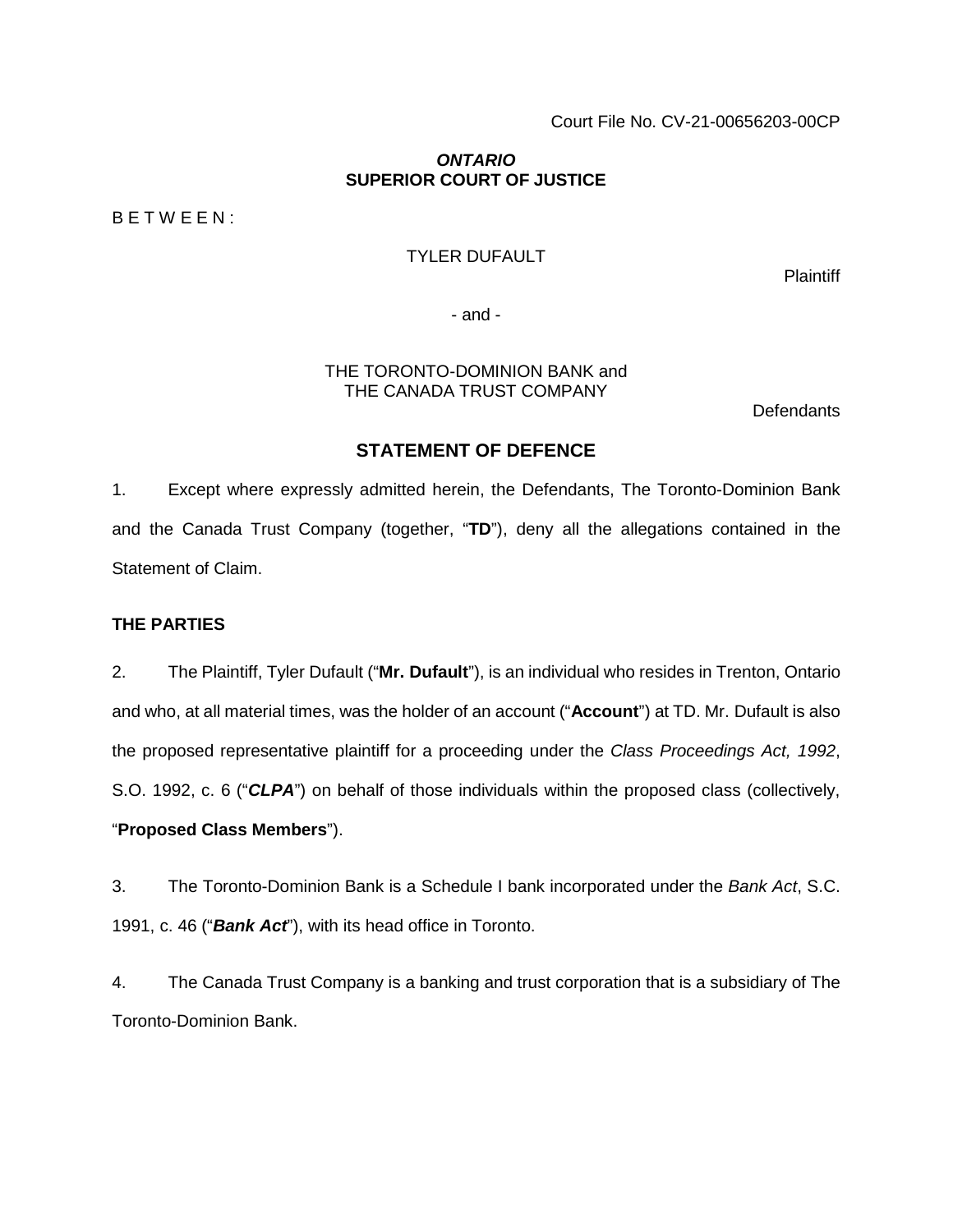## **THE RELEVANT AGREEMENTS**

5. The Account is governed by TD's *Financial Services Terms* and related disclosure, including TD's *About Our Accounts and Related Services* (collectively, "**Agreement**"). The material terms and provisions of the Agreement are reproduced in **Schedule "A"** to this Statement of Defence.

6. At all material times, Mr. Dufault was a user of PayPal and a party to the PayPal user agreement, dated November 6, 2020 ("**PayPal User Agreement**"). The material terms of the PayPal User Agreement are pleaded below.

### **MR. DUFAULT'S TRANSACTIONS**

7. On December 2, 2020, TD received a direction through the Canadian clearing and settlement system to pay PayPal the amount of \$19.49 from the Account ("**December 2nd Transaction**"). In keeping with standard banking practice, and regulatory requirements, this payment direction was assigned a unique identifying number and processed by TD as a unique and standalone transaction.

8. On December 2, 2020, the Account did not contain sufficient funds to cover this transaction. TD initially processed the payment and then returned the payment due to nonsufficient funds ("**NSF**"). In keeping with section 2.9 of the Agreement, TD charged Mr. Dufault a \$48.00 NSF fee on December 3, 2020.

9. On December 7, 2020, a different direction to pay the amount of \$19.49 from the Account to PayPal was received by TD through the Canadian clearing and settlement system ("**December 7th Transaction**"). In keeping with standard banking practice, and regulatory requirements, this payment direction was assigned a unique identifying number and processed by TD as a unique and standalone transaction.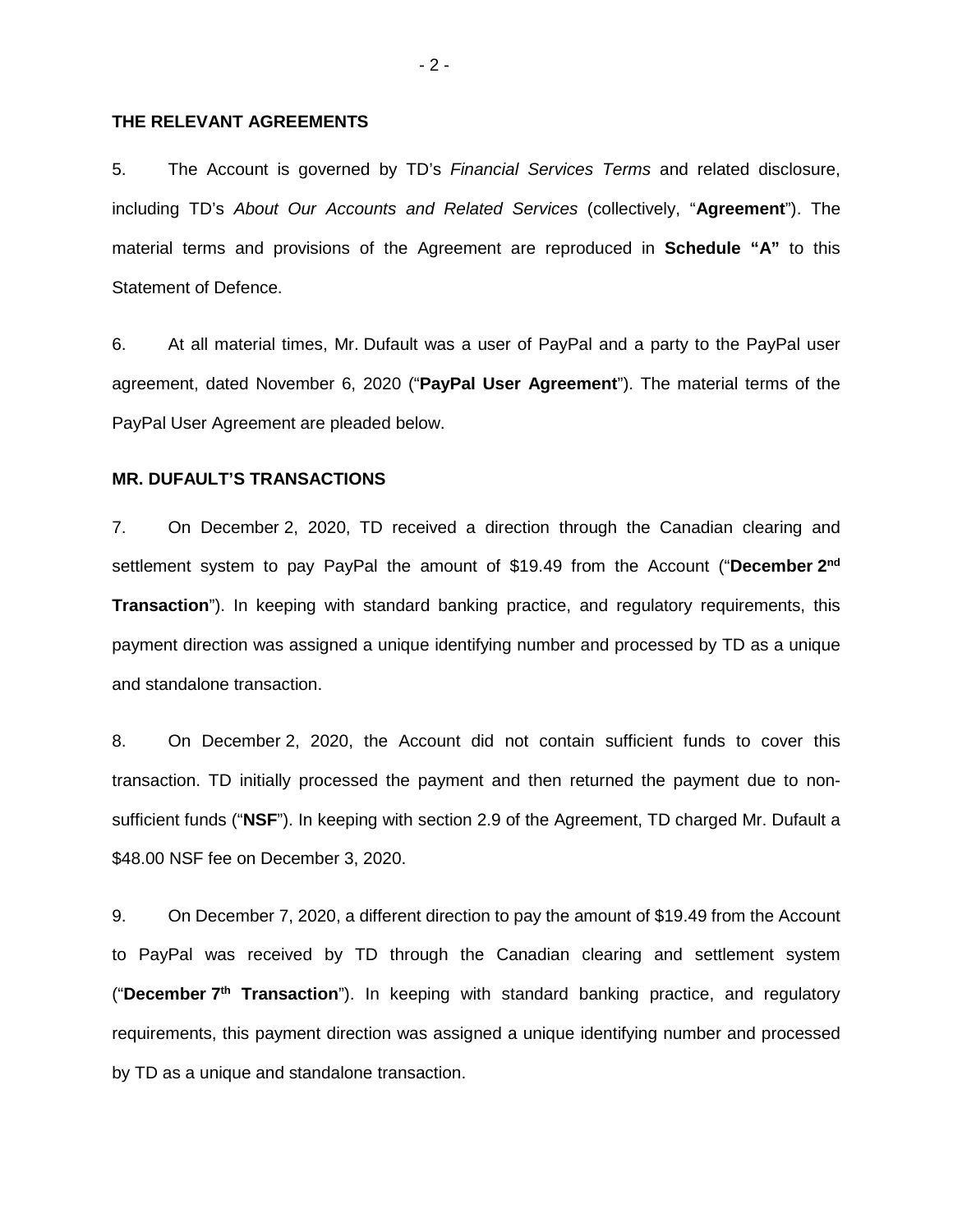10. On December 7, 2020, the Account again did not contain sufficient funds to complete the December 7<sup>th</sup> Transaction. TD initially processed the payment and then returned the payment also due to NSF. In keeping with section 2.9 of the Agreement, on December 8, 2020 TD charged an NSF fee in relation to the December 7<sup>th</sup> Transaction.

11. At paragraph 15 of the Statement of Claim, Mr. Dufault admits that TD was entitled to charge the NSF fee related to the December 2nd Transaction. However, Mr. Dufault contests TD's right to charge the NSF fee related to the December  $7<sup>th</sup>$  Transaction.

12. Contrary to Mr. Dufault's claim, the two payments are not duplicative but, instead, constitute two separate transactions. These separate transactions may or may not relate to the same underlying debt owed by Mr. Dufault to PayPal. As a matter of fact, and at law, the transactions are:

- a. Two separate and distinct directions and/or authorizations for payment (one on December 2, 2020 and one on December 7, 2020);
- b. Two separate and distinct transactions that required processing by TD;
- c. Two separate and distinct occasions for TD to undertake a verification of the amount of funds in the Account; and
- d. Two separate and distinct determinations by TD to return the transactions as a result of NSF as opposed to the granting of overdraft to cover the payments.

13. On each occasion, TD was authorized to and did charge the NSF fee. The December 2<sup>nd</sup> Transaction and the December 7<sup>th</sup> Transaction are not linked, and cannot be linked, to each other as alleged by Mr. Dufault.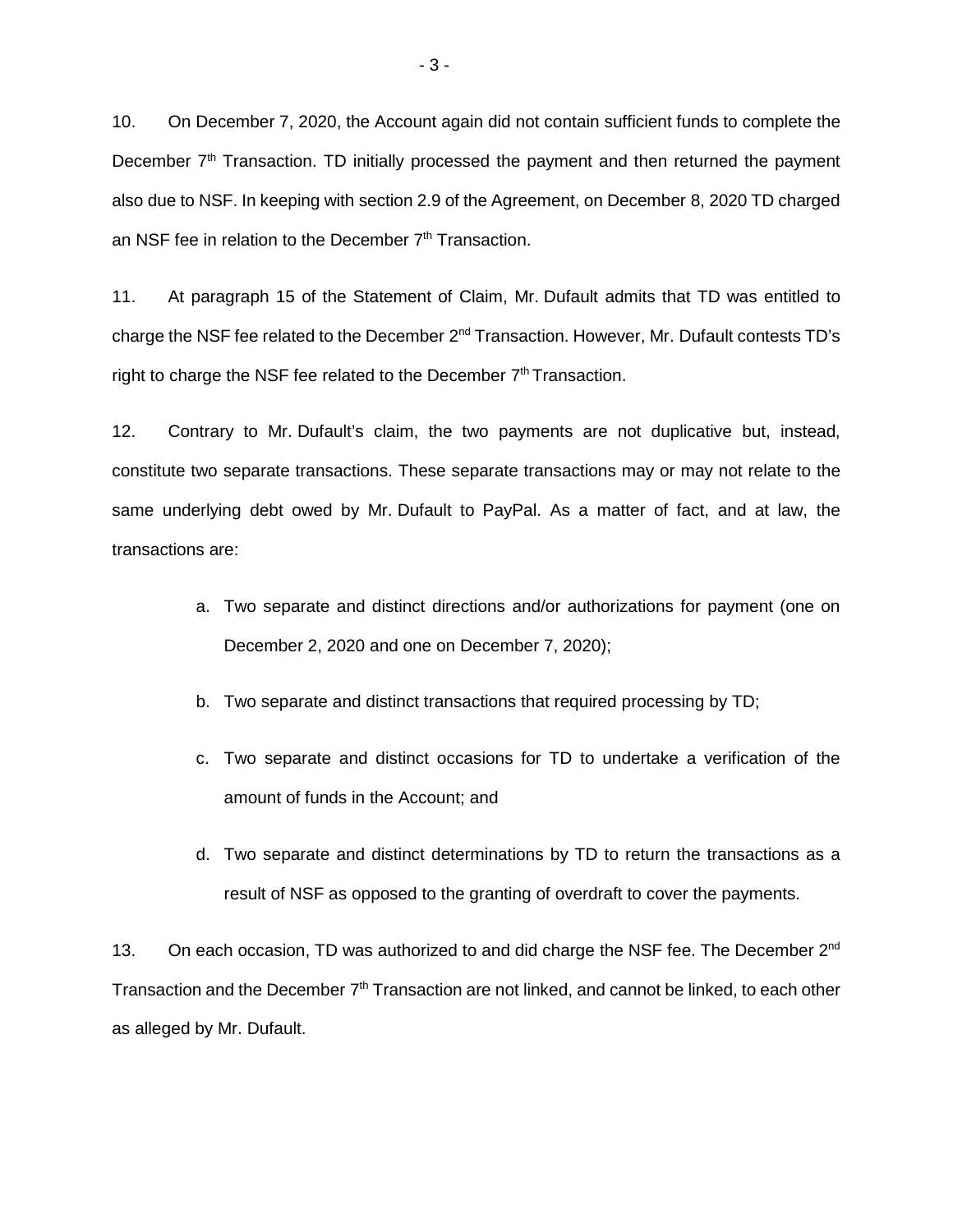14. Mr. Dufault did not communicate with TD between the December 2<sup>nd</sup> Transaction and the December 7<sup>th</sup> Transaction to notify it of any error or unauthorized charge or to raise any concern with respect to the transactions.

15. Sections 2.6 and 2.7 of the Agreement required Mr. Dufault to review his online transactions and notify TD of any errors or unauthorized transactions within 30 days. Mr. Dufault had a paperless account and received electronic statements. The Agreement deems that Mr. Dufault received a record of the Account transactions five days after each transaction was posted to the Account.

16. More specifically, Mr. Dufault is deemed to have received notice of the December  $7<sup>th</sup>$ Transaction by December 15, 2020, at the latest. As a result, Mr. Dufault was legally required to notify TD of any errors or unauthorized transactions by January 15, 2021, at the latest. Mr. Dufault did not contact TD about any errors or unauthorized transactions at all and the first time he raised any issue with this transaction was in the Statement of Claim, which was issued on February 2, 2021.

17. TD has no knowledge of whether Mr. Dufault has made any claims or objections to PayPal related to the transactions in issue. Mr. Dufault clearly authorized PayPal to attempt to process the December 7<sup>th</sup> Transaction, as the PayPal User Agreement provides:

> When you use your bank account as a payment method, you are allowing PayPal to initiate a transfer from your bank account to the recipient. For these transactions, PayPal will make electronic transfers from your bank account in the amount you specify. *You authorize PayPal to try this transfer again if the initial transfer is rejected by your bank for any reason*. [Emphasis added.]

## **MR. DUFAULT'S CLAIMS ARE MISCONCEIVED**

18. Mr. Dufault's claim is erroneously based on the theory that TD charged duplicative NSF fees. TD wholly and specifically denies that TD has: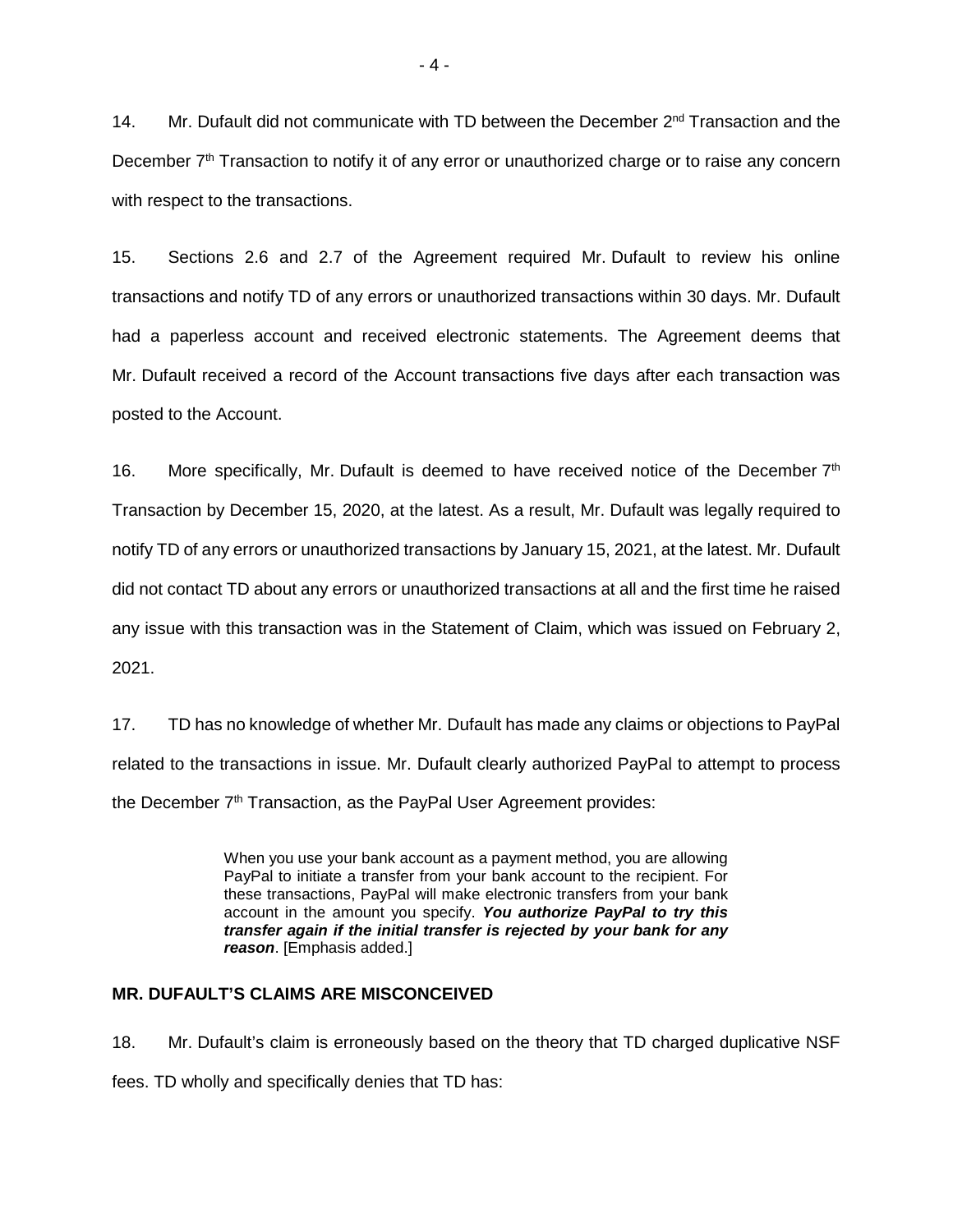- a. Breached the Agreement;
- b. Breached section 14(1) of the *Consumer Protection Act, 2002*, S.O. 2002, c. 30, Sched. A ("*CPA*") for false, misleading, or deceptive representations or breached any of the *Equivalent Consumer Protection Statutes* (as defined in paragraph 1(f) of the Statement of Claim);
- c. Been unjustly enriched by the practices and conduct impugned in the Statement of Claim; or
- d. Committed an offence under section 980 of the *Bank Act* for violating the requirements of sections 3 and 4 of the *Disclosure of Charges (Banks) Regulations*, SOR/92-324 ("*Disclosure Regulation*").

19. TD addresses each of these claims in turn below and also sets out the positive defence on which it relies.

#### **NO DUPLICATIVE TRANSACTIONS**

20. Mr. Dufault's claim is based on a fundamental misunderstanding. In error, Mr. Dufault characterizes the payments at issue as duplicative and the NSF fees as duplicative. In fact and in law, there are no duplicative transactions.

21. The December  $2^{nd}$  Transaction and the December  $7<sup>th</sup>$  Transaction were both preauthorized debits ("**PADs**") that Mr. Dufault authorized and directed pursuant to the PayPal User Agreement. PayPal is not a customer of TD. TD never had any information related to either the December  $2^{nd}$  Transaction or the December  $7<sup>th</sup>$  Transaction other than the information that TD was required to receive and process pursuant to the mandatory rules and standards of the Canadian Payments Association ("**Payments Canada**"), the entity that operates the national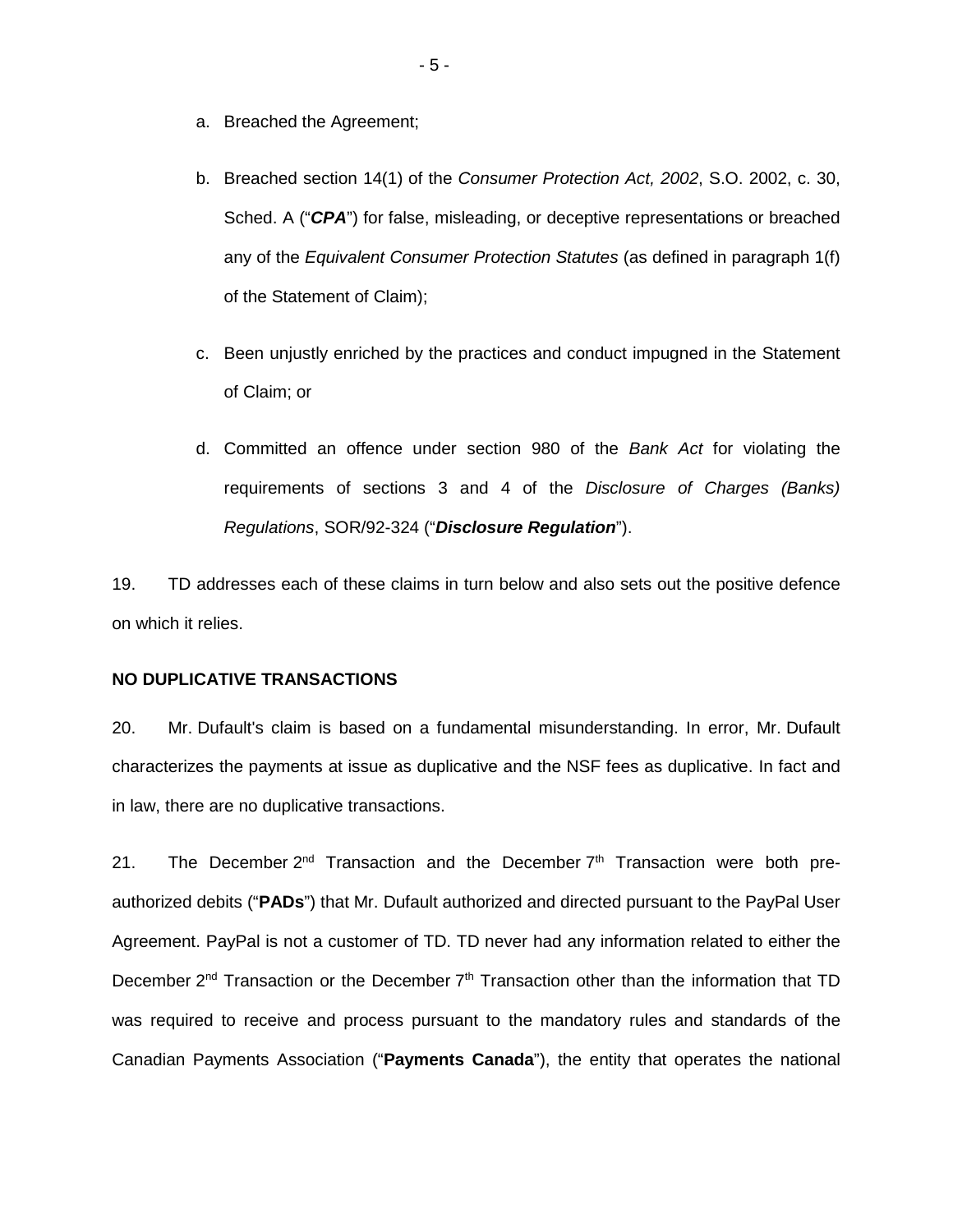clearing and settlement system in Canada pursuant to the *Canadian Payments Act*, R.S.C. 1985, c. C-21 ("*Payments Act*").

22. PADs entered into the national payments system are subject to the mandatory rules and standards of Payments Canada. TD and all other banks in Canada are members of Payments Canada. TD has no way of knowing whether such a PAD payment request is the same or different from a prior one that was already returned. TD cannot know if any PAD payment request it receives through the national payments system is a "re-presentment" of a previously-returned payment. TD's obligation is to receive and process each individual payment request as an individual transaction with the information associated with the transaction that is mandated by Payments Canada's rules and standards and the information available to TD regarding the account of its customer, the payor. PayPal is not TD's customer.

23. Pursuant to the mandatory rules and standard of Payments Canada, each PAD payment request entered into the national payments system is unitized as a distinct transaction with its own unique identifying number. Each transaction has a required set of coded fields to permit the transaction to be processed. There is no coded field for PADs which permits TD to know what the underlying debt relates to. Nor is there any coded field for PADs which permits TD to know if the payment request is a second attempt to process a prior payment request.

24. Payments Canada's *Automated Clearing and Settlement System Rules and Standards*  ("*ACSS Rules*") prescribe what information can and must be coded for every transaction. The ACSS Rules do not prescribe information related to the underlying debt or information related to a re-presentment to be entered with the transaction. The data which accompanies each transaction or payment request is limited. These limitations are not set by TD but rather by Payments Canada.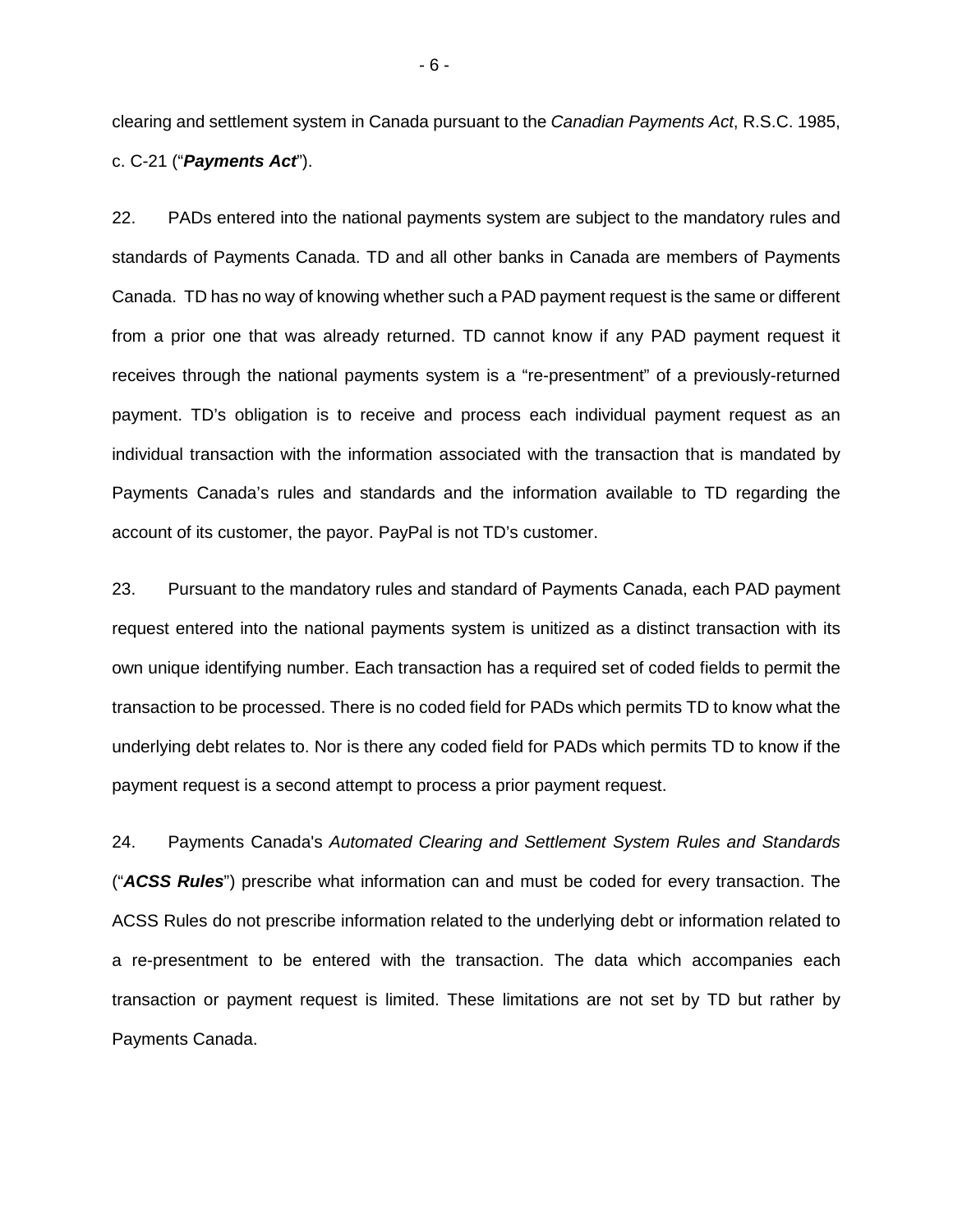25. The information accompanying each transaction is governed by Standard 005 of Payments Canada's *Standards for the Exchange of Financial Data on AFT Files* ("*Payments Standards*"). All transactions submitted through the Canadian clearing and settlement system, including PADs, are subject to this standard.

26. As a result, for such transactions, TD has no way of knowing whether a payment is a "new" payment or a re-presentment of a previously returned payment request.

27. Furthermore, the ACSS Rules also expressly permit merchants and vendors to attempt to process a PAD payment request twice if the first debit transaction is returned for NSF. Rule F1, section 22 states:

> A Debit Transaction which has been returned for the reason "Non-Sufficient Funds" (Return Reason Code 901), or "Funds Not Cleared" (Return Reason Code 908), *may be re-presented on a one-time only basis provided that re-presentment occurs within 30 days following the return of the original Debit Transaction*… [Emphasis added.]

# **THE AGREEMENT CONSTITUTES A FULL DEFENCE TO MR. DUFAULT'S CLAIM**

28. Section 2.9 of the Agreement authorized the NSF fees charged by TD. Each payment request that is returned for NSF leads to an NSF fee unless TD approves, in its sole discretion, the granting of overdraft to the customer. When a customer authorizes a payment from their deposit account without having adequate funds, they are seeking overdraft from TD. The language of Section 2.9 of the *Financial Services Terms*, and the corresponding disclosure in the *About Our Accounts and Related Services*, make clear that TD has the right to decide, in its sole discretion, whether to approve a request for overdraft in these circumstances and to charge the NSF fee if TD choses not to provide such overdraft.

29. Additionally, section 2.7 of the Agreement also required Mr. Dufault to notify TD of any errors or unauthorized transactions within 30 days from the date on which he received the record of his online transaction. As set out above, this required Mr. Dufault provide notice to TD by no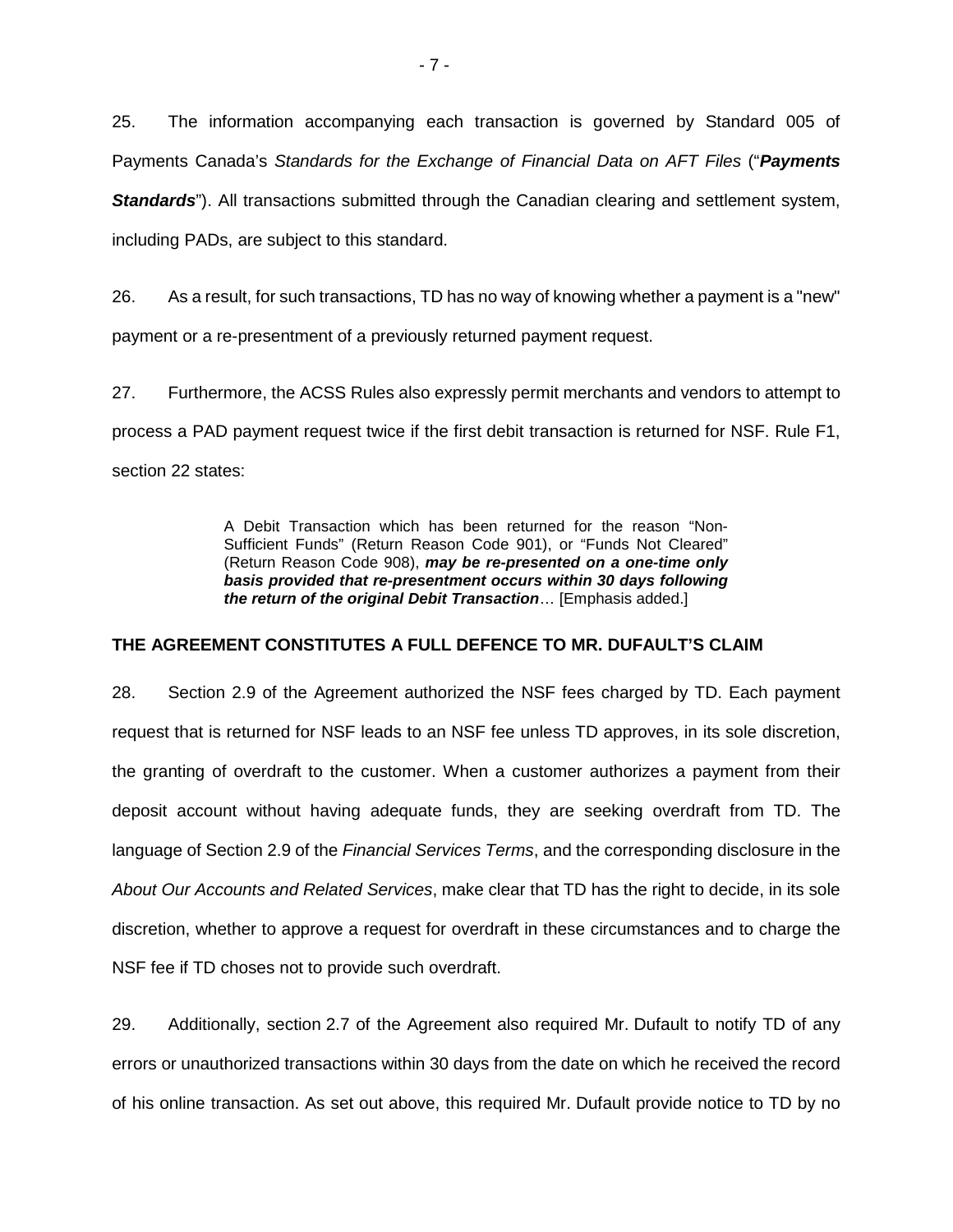later than January 15, 2021, which Mr. Dufault failed to do. As a result, the Agreement prohibits Mr. Dufault from advancing the within claim against TD and constitutes a full defence to, and release by Mr. Dufault of, TD in relation to the conduct impugned in the Statement of Claim.

30. Additionally, section 6.1 of the Agreement includes a limitation of liability clause which precludes TD's responsibility for any damages other than direct damages arising from TD's negligence. TD denies that it acted negligently. At all times, TD acted in accordance with Payments Canada's mandatory rules and standards, including the *ACSS Rules* and the *Payments Standards*. TD, at all times, met the standard of care required to Mr. Dufault. As a result, Section 6.1 of the Agreement constitutes a full defence to TD in relation to the conduct impugned in the Statement of Claim.

31. Additionally, Section 6.1 of the Agreement precludes any liability on the part of TD for loss or damages arising from any circumstance beyond TD's control. This language necessarily precludes liability in respect of the December  $7<sup>th</sup>$  Transaction, and the resulting NSF fee charged to Mr. Dufault, as these events arose from circumstances beyond TD's control.

#### **NO STATUTORY OR REGULATORY BREACHES**

32. No aspect of the Agreement is unclear, misleading, deceptive, or ambiguous, and the Agreement is in all respects compliant with the *CPA*, the *Equivalent Consumer Protection Statutes* and the *Disclosure Regulation*.

33. TD expressly denies that Mr. Dufault has any right under the *CPA* or under any of the *Equivalent Consumer Protection Statutes* to repudiate or rescind the Agreement and recover any funds paid to or charged by TD in respect of NSF fees.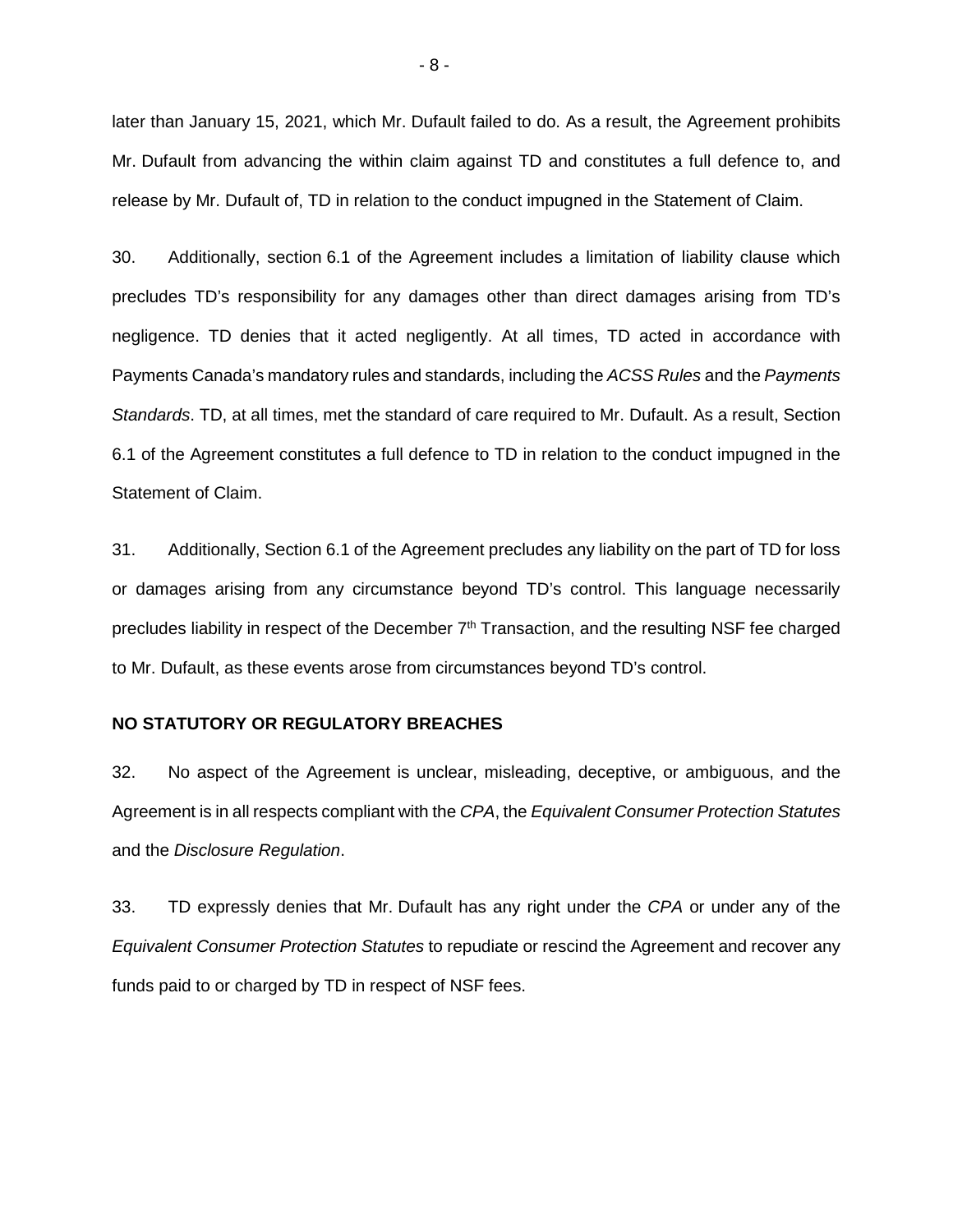#### **NO UNJUST ENRICHMENT**

34. The NSF fee is expressly authorized by the Agreement. TD is not unjustly enriched because the Agreement constitutes a juristic reason for the payment of the \$48.00 NSF fee charged.

35. TD, like all other banks in Canada, is legally required to assign a unique identifying number, and to treat as distinct, every PAD transaction it receives through the clearing and settlement system, whether or not the transaction is a "fresh" payment request or a "representment" of a prior payment request. TD's costs associated with this process are the same regardless of the source of the payment request.

36. TD's costs in this regard include those related to the settling of transactions that are later returned for NSF. Under Payments Canada's rules and standards, TD is generally required to settle each payment direction on the same day that the direction is received through the national clearing and settlement system. This means that, for clearing purposes, the payment direction is generally taken at face value on the day that it is presented. At that point, the bank is advancing the funds necessary to pay the payment direction although no final determination has yet been made as to whether there are sufficient funds in the applicable accounts. If TD ultimately learns that an account has insufficient funds to satisfy the payment direction, it will need to "return" the payment that it made (and be reimbursed) through the national payments system on the next business day. This delay between advancing funds and receiving reimbursements leads to costs, and exposure, for TD.

#### **NO BASIS FOR DAMAGES**

37. TD expressly denies that there is any NSF fee, charge or refund owed by it to Mr. Dufault, including any error or unauthorized transaction for which Mr. Dufault is entitled to any compensation.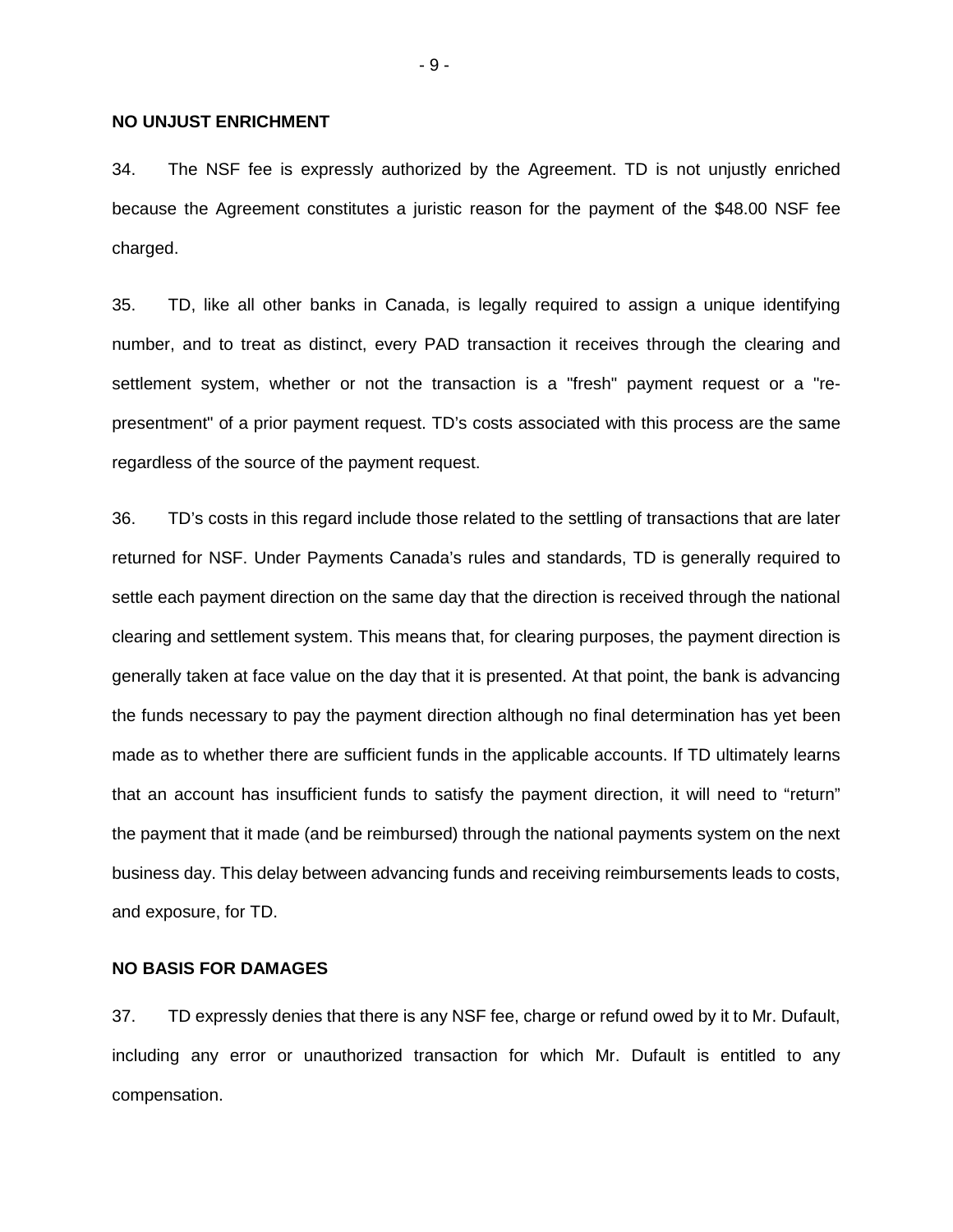38. If Mr. Dufault sustained damages, these are the result of his own actions. Mr. Dufault failed:

- a. To ensure that sufficient funds were in the Account in order to permit the December 7<sup>th</sup> Transaction to be processed;
- b. To monitor his banking records and transactions and to provide notice to TD of alleged errors or unauthorized transactions, as provided under the Agreement; and
- c. If the December  $2^{nd}$  Transition and/or the December  $7<sup>th</sup>$  Transaction were no longer authorized by him, to attempt to issue a Stop Payment, *i.e.*, to contact TD to try to stop one or both of the transactions from being paid from his Account.

39. TD expressly denies that Mr. Dufault is entitled to punitive or exemplary damages on the basis of the claims pleaded.

# **THE CLAIMS OF THE PROPOSED CLASS MEMBERS**

40. Mr. Dufault is put forward as a proposed representative plaintiff for a class proceeding based on the class definition set out at paragraph 16 of the Statement of Claim. At the time of filing this Statement of Defence, no motion for certification in respect of the proposed common issues has been filed and no order for certification has been made.

41. The claim of each Proposed Class Member will have to be assessed on its own merits with regard to:

- a. The specific transactions identified by the Proposed Class Member as being duplicative;
- b. The mode and timing of each request for payment;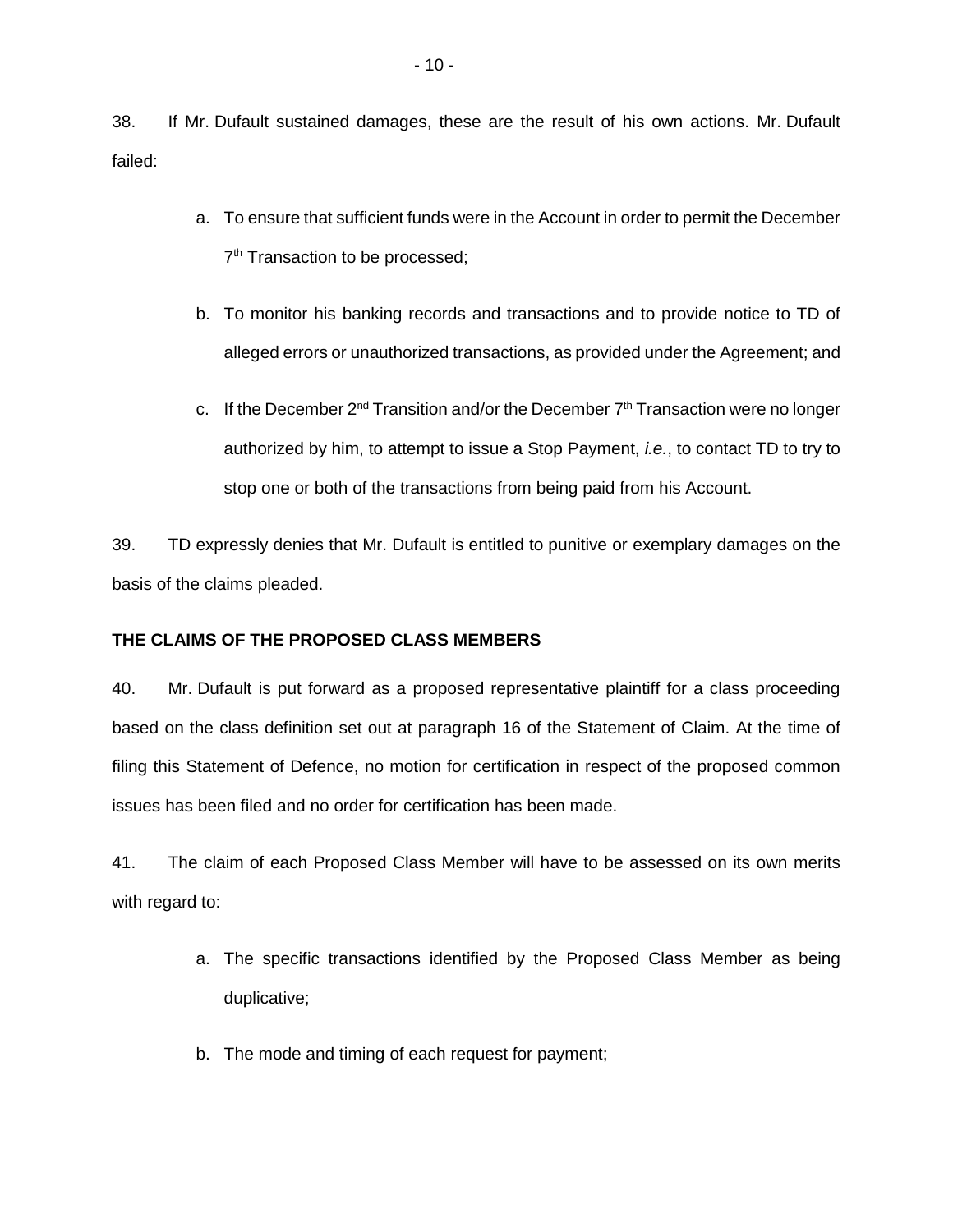- c. Other associated contracts entered into by the Proposed Class Member, such as or analogous to the PayPal User Agreement entered into by Mr. Dufault;
- d. What steps, if any, the Proposed Class Member took to verify his or her banking statements and to provide notice to TD regarding any allegedly erroneous or unauthorized transactions;
- e. Whether the Proposed Class Member entered a Stop Payment request; and
- f. Whether TD sought to resolve the issue directly with the customer in response to a concern raised.

42. The claim advanced on behalf of each Proposed Class Member also suffers from the same fatal flaw as Mr. Dufault's claim and therefore must be dismissed. There are no duplicative NSF fees, just fees charged in respect of each individual transaction.

43. Many, if not all, of the claims advanced on behalf of the Proposed Class Members will also be barred by the proper application of the verification and limitation of liability clauses in section 2.7 and section 6.1 of the Agreement, as pleaded above.

44. Many of the claims advanced on behalf of the Proposed Class Members are also statutebarred. For members of the proposed class who reside in Ontario, TD pleads and relies upon the default limitation period set out in section 4 of the *Limitations Act, 2002*, S.O. 2002, c. 24, Sched. B ("*Ontario Limitations Act*"), and pleads that these Proposed Class Members discovered their claims more than two years prior to the issuance of the Statement of Claim. For members of the proposed class who reside in other provinces or territories, TD pleads and relies upon the statutes of limitation in force in the respective province or territory in which each Proposed Class Member resided at the time of the impugned NSF charges, including the provisions of those statutes of limitation that are most analogous and/or parallel to section 4 of the *Ontario Limitations Act*, and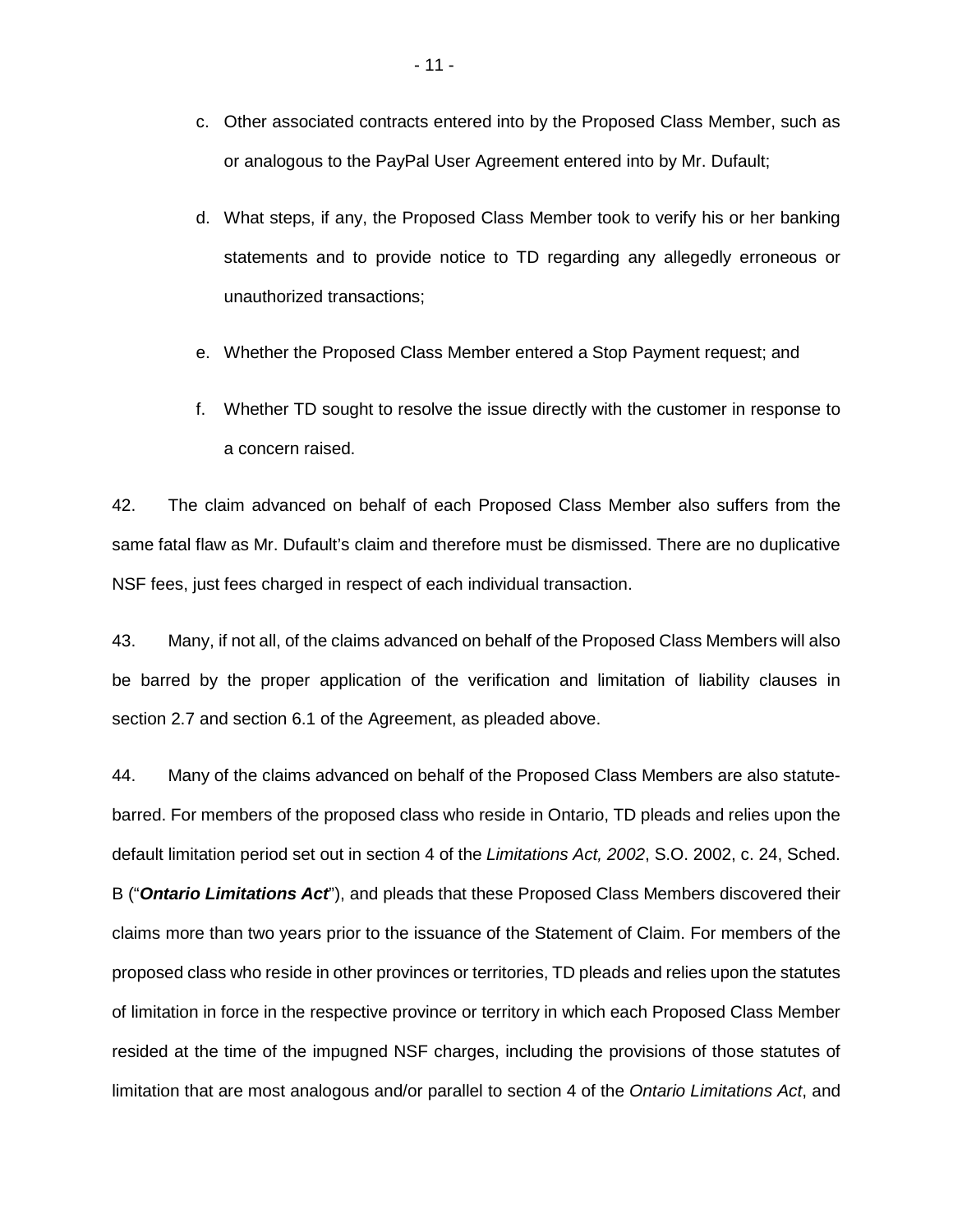pleads that each class member is out of time. Without limiting the generality of the foregoing, TD pleads and relies upon: the *Limitations Act*, R.S.A. 2000, c. L-12, s. 3(1)(a) (for Proposed Class Members in Alberta); the *Limitation Act*, S.B.C. 2012, c. 13, s. 6(1) (for Proposed Class Members in British Columbia); the *Limitation of Actions Act*, C.C.S.M., c. L150, s. 2(1) (for Proposed Class Members in Manitoba); the *Limitations Act*, S.S. 2004, c. L-16.1, s. 5 (for Proposed Class Members in Saskatchewan); the *Limitations of Actions Act*, S.N.B. 2009, c. L-8.5, s. 5(1)(a) (for Proposed Class Members in New Brunswick); the *Limitations Act*, S.N.L. 1995, c. L-16.1, ss. 5- 6(1) (for Proposed Class Members in Newfoundland and Labrador); the *Limitation of Actions Act*, S.N.S. 2014, c. 35, s. 8(1)(a) (for Proposed Class Members in Nova Scotia); the *Statute of Limitations*, R.S.P.E.I. 1988, c. S-7, s. 2(1) (for Proposed Class Members in P.E.I.); the *Civil Code of Quebec*, art. 2925 (for Proposed Class Members in Quebec); the *Limitation of Actions Act*, R.S.N.W.T. 1988, c. L-8, s. 2(1) (for Proposed Class Members in the Northwest Territories and Nunavut); and *Limitation of Actions Act*, R.S.Y. 2002, c. 139, s. 2(1) (for Proposed Class Members in Yukon) (collectively, with the *Ontario Limitations Act*, *"Provincial and Territorial Statutes of Limitation"*).

45. In respect of the Proposed Class Members, no aspect of the Agreement is unclear, misleading, deceptive, or ambiguous, and the Agreement is in all respects compliant with the *CPA*, the *Equivalent Consumer Protection Statutes* and the *Disclosure Regulation*. TD expressly denies that any member of the proposed class has any right under the *CPA* or under any of the *Equivalent Consumer Protection Statutes* to repudiate or rescind the Agreement and recover any funds paid to or charged by TD in respect of NSF fees.

46. In addition, the proposed class action would require the manual analysis of millions of individual transactions per year on the basis of evidence provided exclusively by individual Proposed Class Members. As a result of the *Payments Standards*, there is no material information related to the underlying debt that is included with these PAD transactions and there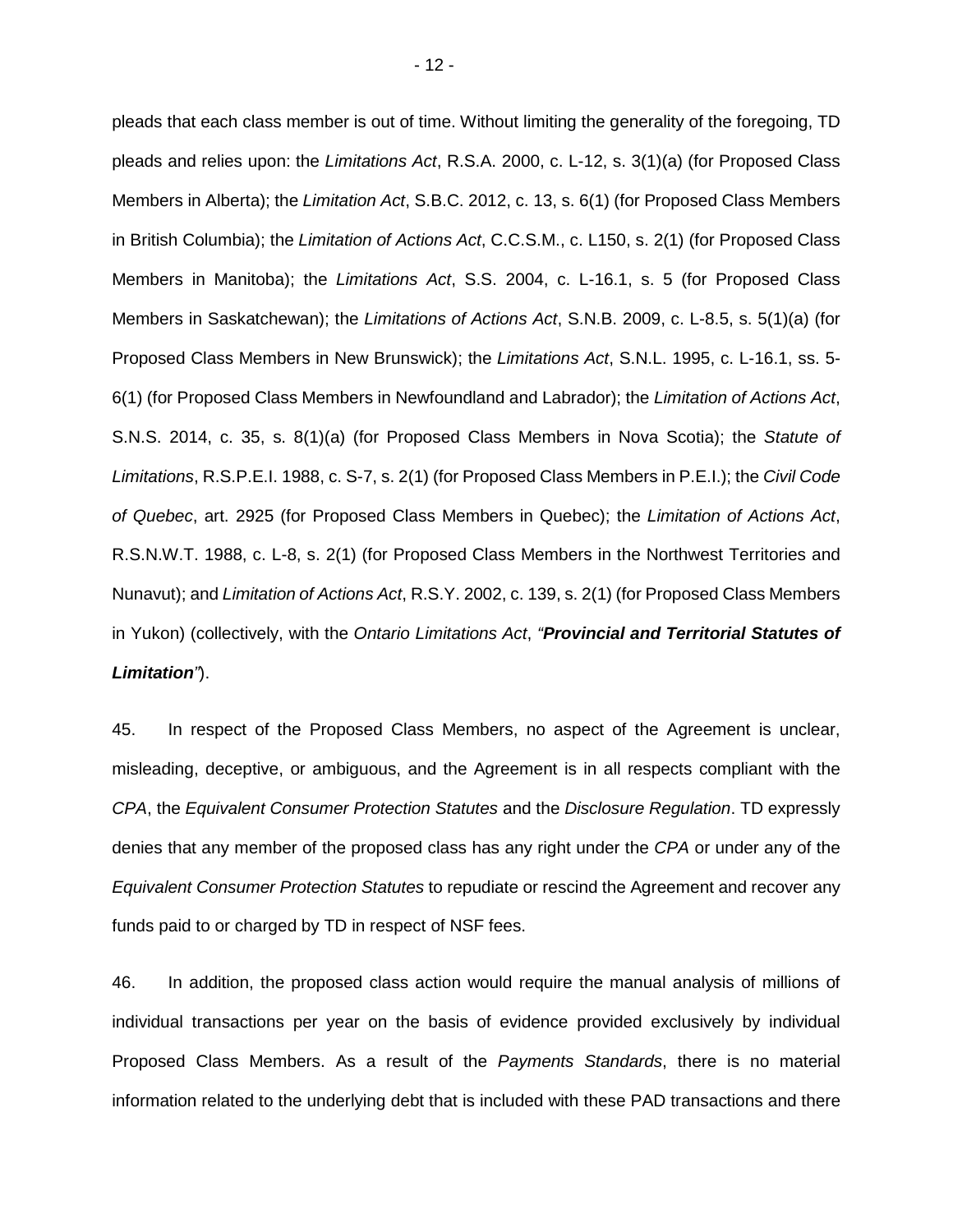is no way in which TD's transactional data for such PAD transactions can determine if a transaction is a "re-presentment" of a prior transaction. Therefore, the claims of Proposed Class Members, in addition to being without merit, would require individual inquiry into the circumstances related to each Proposed Class Member on the basis of evidence to be provided exclusively by those individuals.

47. Further, PADs are the only payment instrument for which the allegations in the Statement of Claim have any potential relevance or application. All other payment instruments, such as cheques and point-of-sale debit transactions, fall outside the scope of the Statement of Claim as they are not subject to re-presentment by the merchant or vendor.

### **CONCLUSION**

48. Based on the foregoing, TD requests that the claims against it be dismissed, with costs.

49. TD pleads and relies on the following statutes, regulations and standards, each as amended throughout the class period**:**

- a. The *ACSS Rules*;
- b. The *Bank Act*;
- c. The *CLPA*;
- d. The *Courts of Justice Act*, R.S.O. 1990, c. C.43;
- e. The *CPA*;
- f. The *Disclosure Regulation*;
- g. The *Equivalent Consumer Protection Statutes*;
- h. The *Rules of Civil Procedure*, R.R.O. 1990, Reg. 194;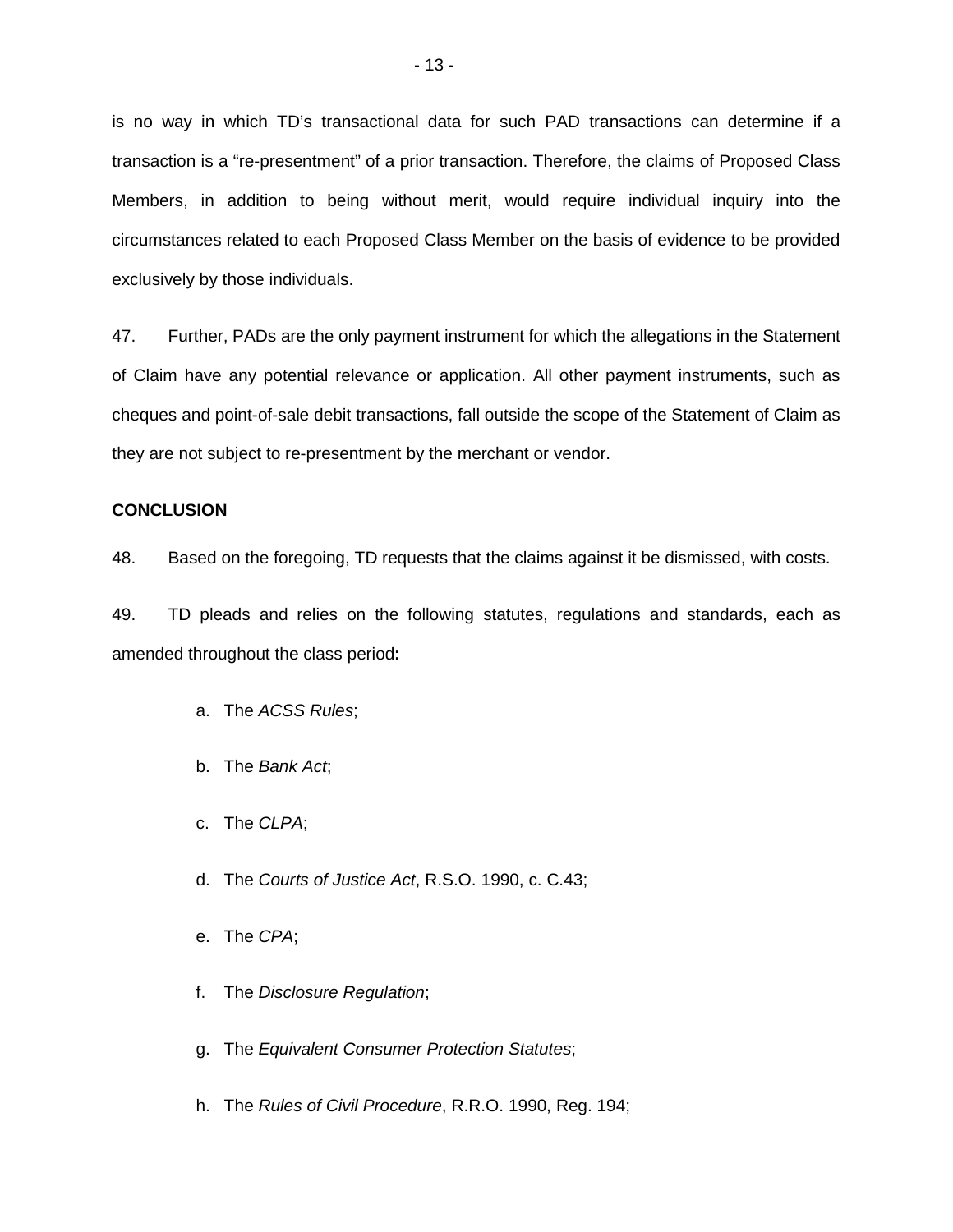- i. The *Payments Act*;
- j. The *Payments Standards*; and
- k. The *Provincial and Territorial Statutes of Limitation*.
- 50. TD agrees that this action should be tried in Toronto.

August 3, 2021 **McCarthy Tétrault LLP**  P.O. Box 48, Suite 5300 Toronto-Dominion Bank Tower 66 Wellington Street West Toronto, ON M5K 1E6

> **Christine Lonsdale** [LSO No. 44787S] Phone: 416-601-8019 Email: clonsdale@mccarthy.ca

**Adam Ship** [LSO No. 55973P] Phone: 416-601-7731 Email: aship@mccarrthy.ca

**Adriana Forest** [LSO No. 77307W] Phone: 416-601-8856 Fax: 416-868-0673 Email: aforest@mccarthy.ca

Lawyers for the Defendants

# TO: **Koskie Minsky LLP**

20 Queen Street West, Suite 900, Box 52 Toronto, ON M5H 3R3

# **Celeste Poltak**

Phone: 416-595-2701 Fax: 416-204-2909 Email: cpoltak@kmlaw.ca

# **Adam Tanel**

Phone: 416-595-2072 Fax: 416-204-4922 Email: atanel@kmlaw.ca

# **Charles Hatt**

Phone: 416-595-2124 Fax: 416-204-2890 Email: chatt@kmlaw.ca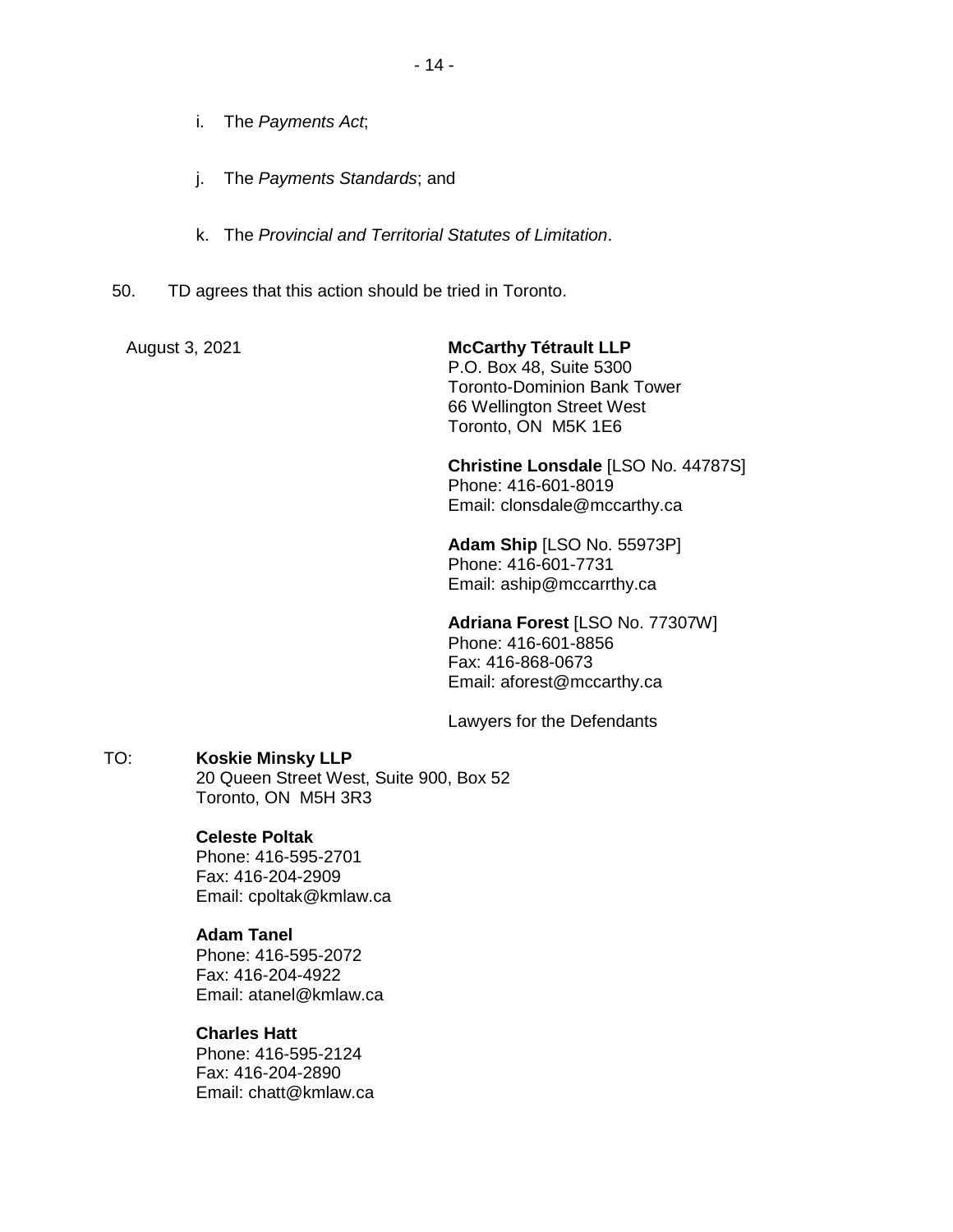Lawyers for the Plaintiff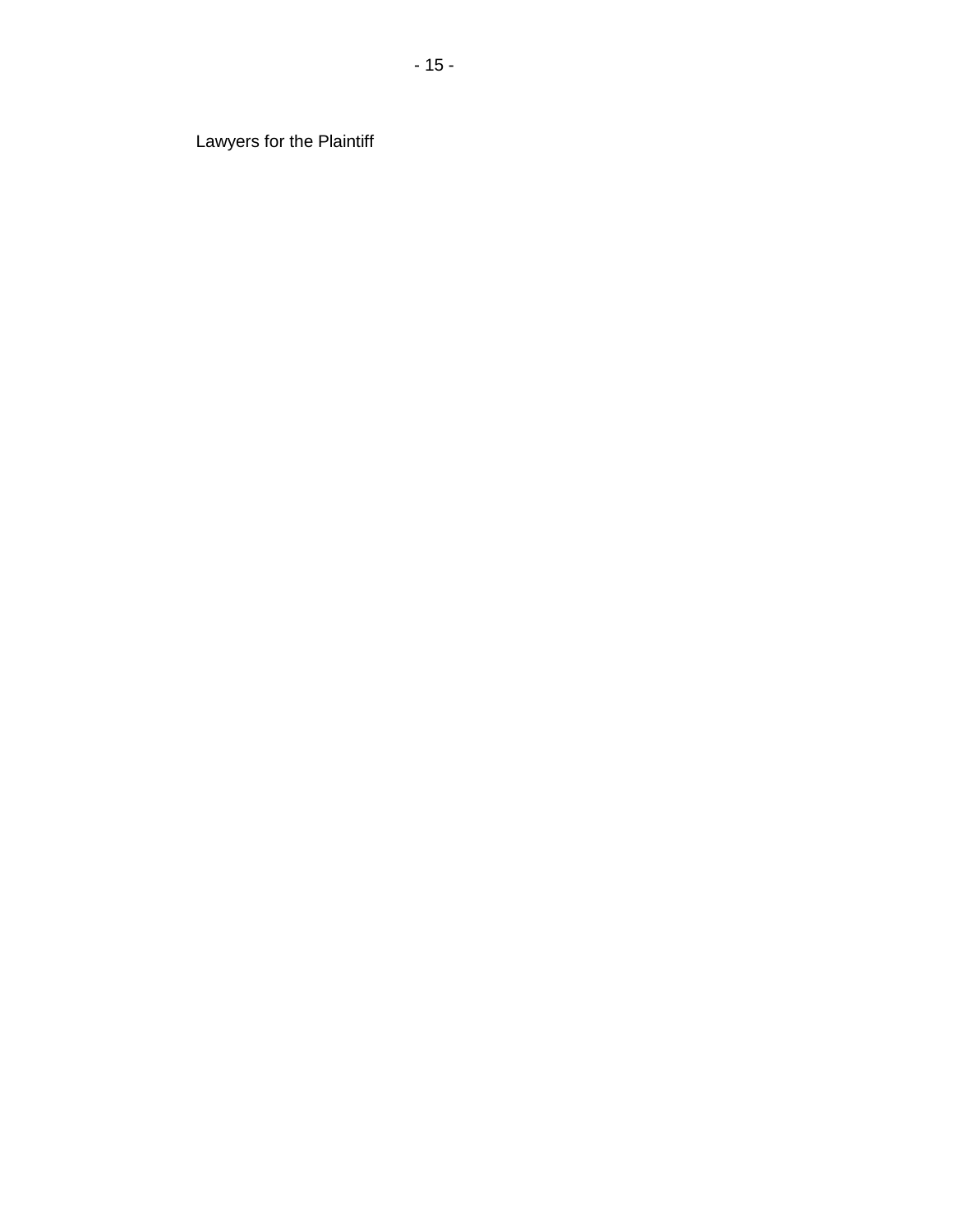## **SCHEDULE "A"**

The material provisions of the Agreement are as follows:

1. Section 2.6 of the Agreement includes the following statements:

#### **Protecting Your Payment Instruments**

You are responsible for the care and control of your Payment Instruments at all times. As the Account holder, you are in the best position to identify a forged, unauthorized, or altered Payment Instrument. All transactions using Payment Instruments will reflect on your Account, even if you did not perform or authorize them.

You agree that you will:

- Maintain your Payment Instruments safely at all times.
- Notify us as soon as you become aware that:
	- o Any Payment Instrument is lost or stolen.
	- o You did not receive the Payment Instrument that you ordered from us.
	- o Someone forged or altered any of your Payment Instruments.

If you fail to notify us of any of the issues set forth above or are unable to prove that you took reasonable steps to protect your Payment Instruments, then we are not responsible for any of the following:

- Unauthorized activities
- Unauthorized withdrawals
- Other losses

If you request a replacement Payment Instrument, we may require an indemnity. In some cases, we may require a form of security that we consider appropriate, including a surety bond. You agree to provide us with these items if requested to do so.

#### **Stopping Payments**

You can contact us to try to stop a cheque or Pre-Authorized Debit payment from being paid from your Account. When you do, we will attempt to take steps to stop the payment. However, we are not responsible for processing the stop payment if any of the following occurs:

• You gave us incorrect information.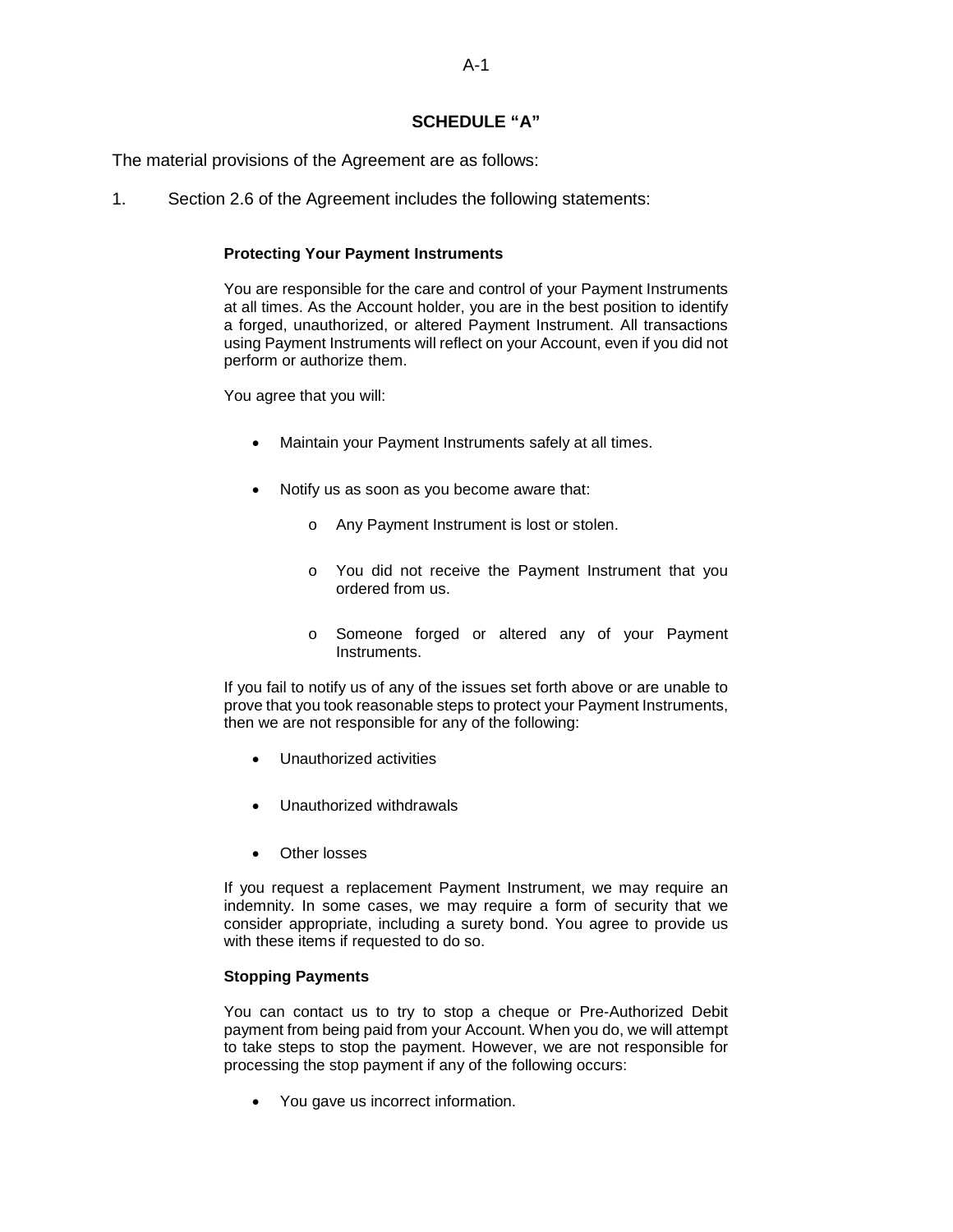- You did not provide us with the information we requested.
- The payment was final, and we could not reverse it.
- We could not reverse it for other reasons outside of our control.
- 2. Section 2.7 of the Agreement includes the following statements:

#### **Reviewing Records and Reporting Account Errors**

You must promptly review your Records to verify all Account transactions. We will deem that you have received your Records:

- Five days from the date of your statement if you receive Account statements, or
- Five days from date the transaction is posted to your Account if you do not receive Account statements (paperless or passbook).

You are responsible for reviewing your Records. You must report to us Account errors and unauthorized transactions within 30 days from when you are deemed to have received your Records. You can contact us using the information found in *Section 7: How To Contact Us*.

If you do not notify us within the 30 days, then we have no obligation to make any corrections to your Account. This includes any refund of fees or charges to your Account related to any errors, omissions, or unauthorized transactions. Not notifying us within the 30 days will mean that:

- You have reviewed your Records and accept them as valid and correct. ·
- All Record entries and Account balances are correct.
- All amounts are properly chargeable to you.
- We are not required to reverse any transactions.
- We are not required to credit you with any amount that does not appear in your Records.
- We are not liable for any loss suffered by you that relates to your Account or any Services, and you release us from any claims you could make that relate to your Account or any Services.

We are not liable even if:

Your Records are delayed.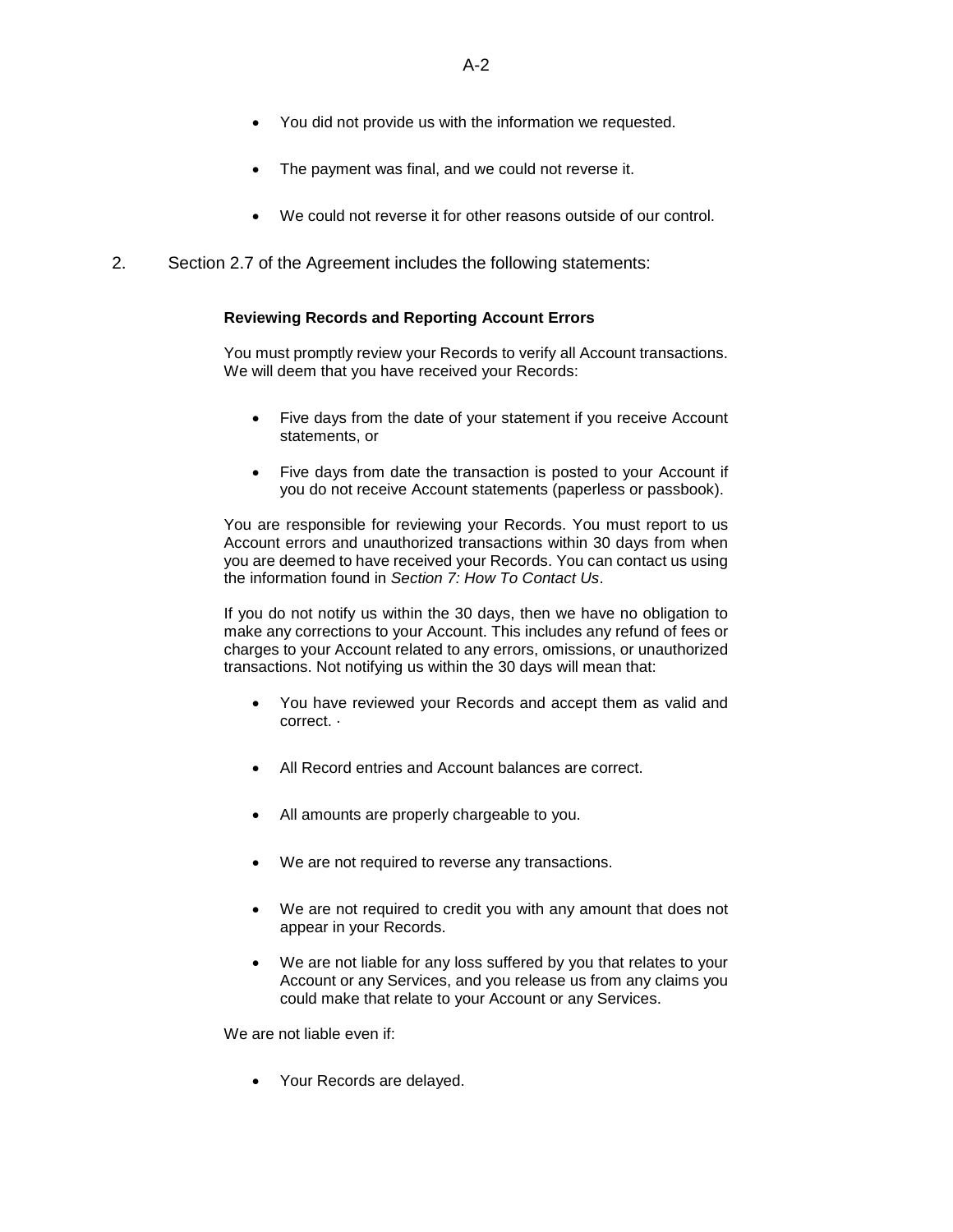- A transaction appears in your Records after the day you complete the transaction.
- You do not receive your Records (including when you cannot access a particular banking channel).
- You do not review your Records.<sup>[1](#page-17-0)</sup>
- 3. Section 2.9 of the Agreement includes the following statements:

We may allow you to overdraw your Account if you do not have an overdraft protection service ("ODP"), but we are not required to do so. If your Account is overdrawn, we will charge you, and you must promptly repay, any overdrawn amount, plus any applicable fees and interest at the annual rate that we establish from time to time. You can find this rate, along with any applicable fees, in the *About Our Accounts And Related Services* document.

We will calculate interest on any outstanding balance daily and charge it to your Account at the end of each month. This means you may pay interest on the interest amount added to the outstanding balance. During a leap year, we charge an extra day of interest using the overdraft interest rate. This means we charge more interest in a leap year.<sup>[2](#page-17-1)</sup>

4. TD's *About Our Accounts and Related Services* includes the following table and

statements in respect of NSF fees that it charges to accountholders:

| <b>Non-sufficient funds</b>                                                                                                                                           | <b>Fees</b>                                                                                                                                                                                                                                                                                                                   |
|-----------------------------------------------------------------------------------------------------------------------------------------------------------------------|-------------------------------------------------------------------------------------------------------------------------------------------------------------------------------------------------------------------------------------------------------------------------------------------------------------------------------|
| If you have overdraft protection service but you<br><i>issue a cheque or make a payment over the</i><br>amount of funds in your account plus your Overdraft<br>Limit. | \$48.00<br>if TD does not approve the cheque or payment<br>\$5.00<br>plus interest at 21% a year on the amount you're in<br>overdraft if the cheque or payment is paid. For Quebec<br>account, you pay interest at 21% a year on the amount<br>you're in overdraft but not the \$5.00 fee if the cheque or<br>payment is paid |
| If you do not have overdraft protection service and<br>you issue a cheque or make a payment without<br>sufficient funds in your account.                              | \$48.00<br>if TD does not approve the cheque or payment<br>\$5,00<br>plus interest at 21% a year on the amount you're in<br>overdraft if TD chooses to approve the cheque or<br>payment                                                                                                                                       |

## 5. Section 6.1 of the Agreement includes the following statements:

<span id="page-17-1"></span><span id="page-17-0"></span><sup>&</sup>lt;sup>1</sup> Emphasis in original.

<sup>2</sup> Emphasis in original.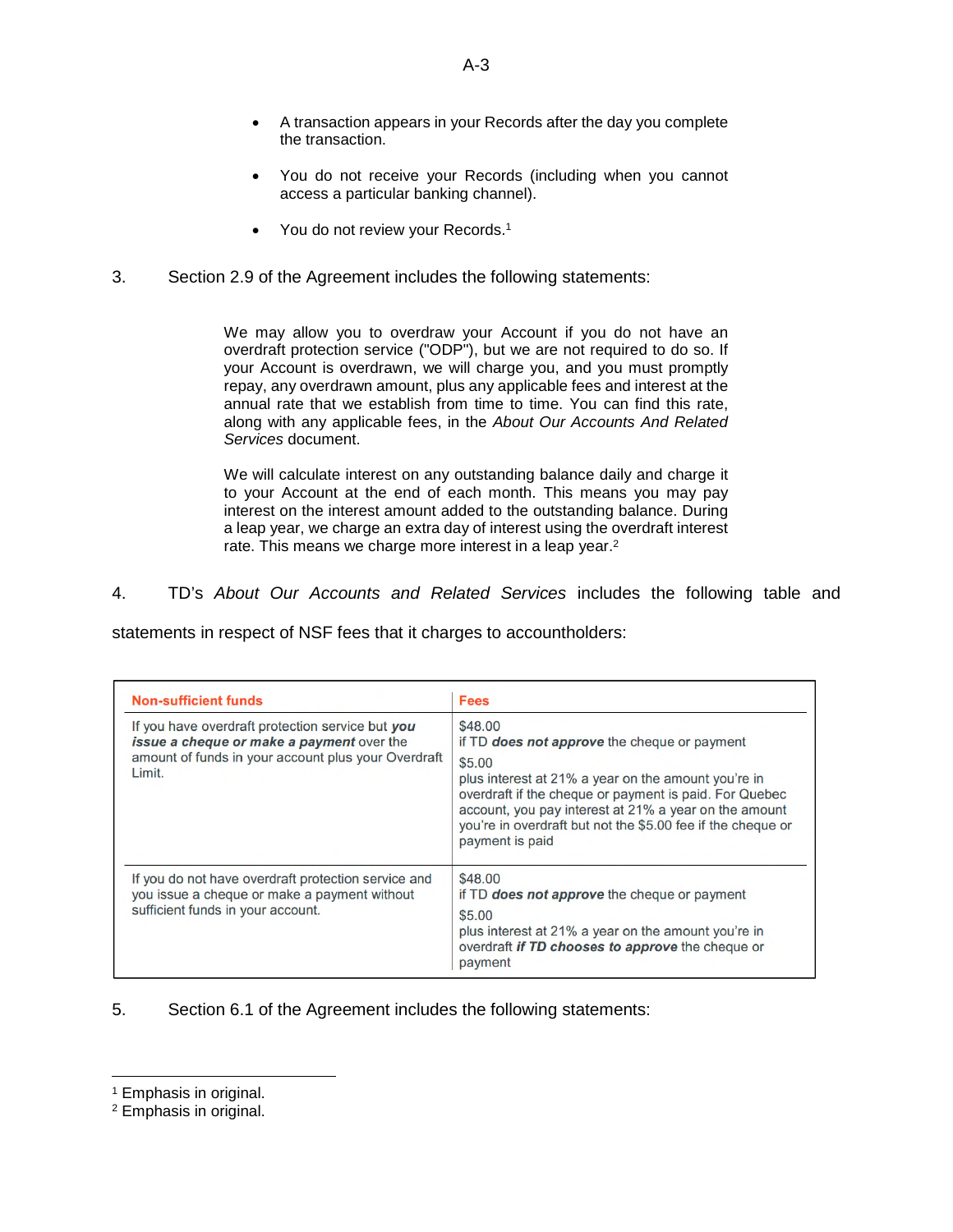We are not liable to you for any loss or damages incurred by you except for direct damages suffered where we or our agents were negligent. This limitation on our liability to direct damages applies even if we have been advised of the possibility that you may suffer other types of loss or damages.

In no event are we liable for any loss or damages resulting from the following:

- Any failure, error, malfunction, misuse, delay, or inaccessibility of any Machine, system, equipment or Service caused by a third party or other circumstances beyond our control. […]
- Any other failure, error, or delay by any third party or other circumstances beyond our control[.]